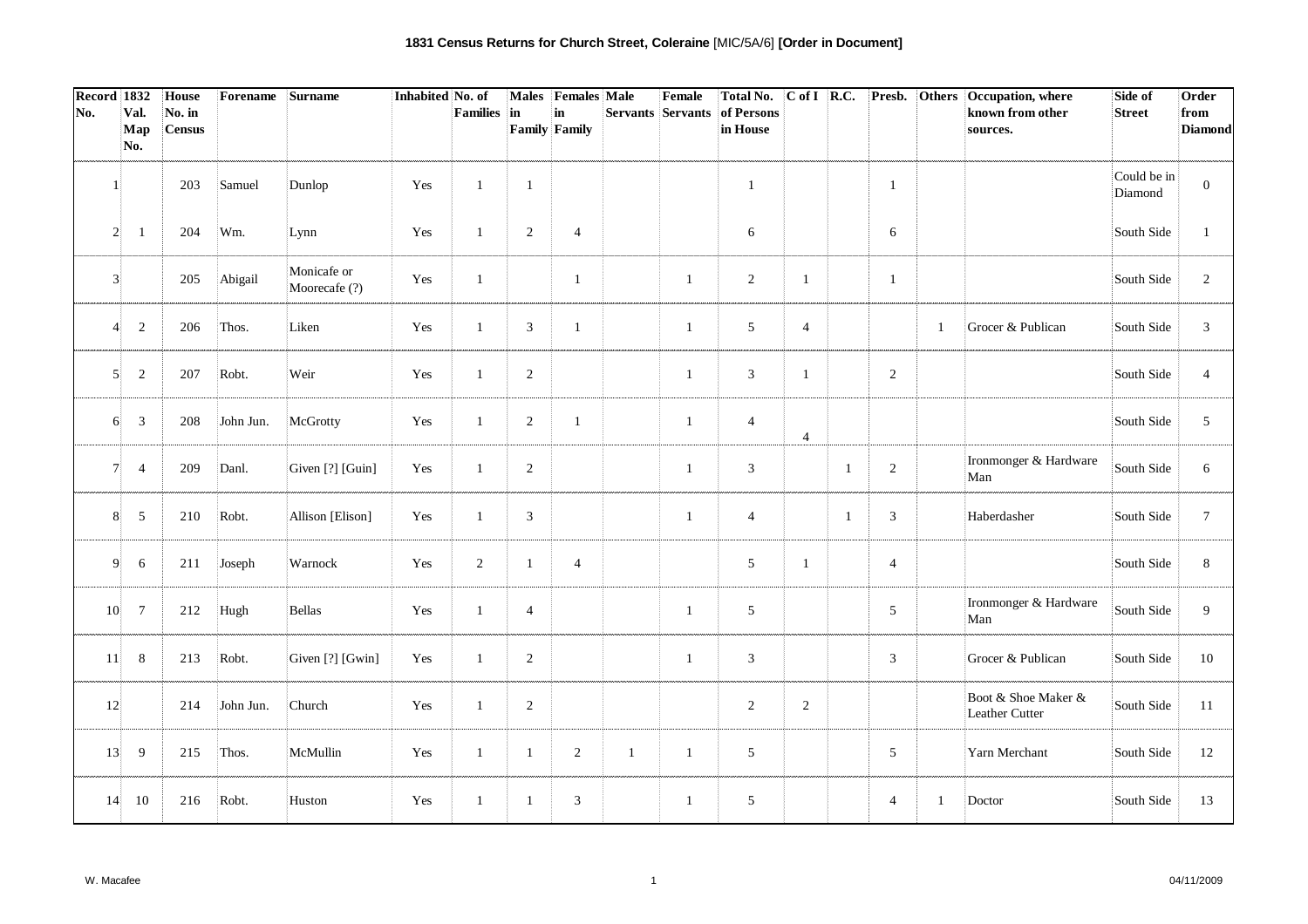| Record 1832 |             | House                   | Forename | Surname                   | Inhabited No. of |                |                | Males Females Male         |                   | Female         | <b>Total No.</b>       | $\overline{C \text{ of } I}$ R.C. |                |                 |                | Presb. Others Occupation, where    | Side of       | Order                  |
|-------------|-------------|-------------------------|----------|---------------------------|------------------|----------------|----------------|----------------------------|-------------------|----------------|------------------------|-----------------------------------|----------------|-----------------|----------------|------------------------------------|---------------|------------------------|
| No.         | Val.<br>Map | No. in<br><b>Census</b> |          |                           |                  | Families       | in             | in<br><b>Family Family</b> | Servants Servants |                | of Persons<br>in House |                                   |                |                 |                | known from other<br>sources.       | <b>Street</b> | from<br><b>Diamond</b> |
|             | No.         |                         |          |                           |                  |                |                |                            |                   |                |                        |                                   |                |                 |                |                                    |               |                        |
| 15          | -11         | 217                     | Saml.    | Caskey [Casky]            | Yes              | $\mathfrak{Z}$ | 5              |                            |                   | $\mathbf{1}$   | 6                      |                                   |                | 6               |                |                                    | South Side    | 14                     |
| 16          | -11         | 218                     | Robt.    | Nevin                     | Yes              | $\mathbf{1}$   | $\overline{2}$ |                            |                   |                | 2                      |                                   |                | 2               |                | Grocer                             | South Side    | 15                     |
| 17          | 12          | 219                     | Wm.      | Anderson                  | Yes              | $\mathbf{1}$   | $\mathbf{1}$   |                            | $\mathbf{1}$      | $\mathbf{1}$   | $\mathfrak{Z}$         | $\mathbf{1}$                      |                | $\mathbf{1}$    | 1              | Wine & Spirit Merchant             | South Side    | 16                     |
| 18          | 13          | 220                     | Stewart  | Norris                    | Yes              | $\mathbf{1}$   | $\mathbf{1}$   | $\mathbf{1}$               |                   |                | 2                      |                                   |                | 2               |                |                                    | South Side    | 17                     |
| 19          | 13          | 221                     | Daniel   | McGregor<br>[McGriger]    | Yes              | $\mathbf{1}$   | $\mathbf{1}$   | $\sqrt{5}$                 |                   |                | 6                      |                                   |                | 6               |                |                                    | South Side    | 18                     |
| 20          | 14 &<br>15  | 222                     | John     | Boyd                      | Yes              | $\mathbf{1}$   | $\tau$         | $\mathbf{1}$               | $\mathbf{1}$      | $\overline{4}$ | 13                     |                                   | $\overline{4}$ | 9               |                | Doctor & Postmaster                | South Side    | 19                     |
| 21          |             | 223                     | Walter   | Hoare                     | Yes              | $\mathbf{1}$   | 2              | $\mathfrak{Z}$             |                   | $\mathbf{1}$   | 6                      | 5                                 |                |                 | $\mathbf{1}$   |                                    | South Side    | 20                     |
| 22          | 16          | 224                     | John     | Boylan                    | Yes              | $\mathbf{1}$   | 3              | $\overline{4}$             |                   | $\overline{2}$ | 9                      |                                   |                | 9               |                | Publican                           | South Side    | 21                     |
| 23          | 17          | 225                     | Saml.    | Brown                     | Yes              | $\mathbf{1}$   | -1             | 2                          | $\mathbf{1}$      | $\mathbf{1}$   | 5                      | 2                                 |                | 3               |                |                                    | South Side    | 22                     |
| 24          |             | 226                     | Saml.    | Adams                     | Yes              | $\mathbf{1}$   | $\mathbf{1}$   | 3                          |                   |                | $\overline{4}$         | $\overline{4}$                    |                |                 |                |                                    | Not sure      | $\overline{0}$         |
| 25          |             | 227                     | Alexr.   | Sarson                    | Yes              | $\mathbf{1}$   | -1             | 2                          |                   |                | 3                      |                                   |                |                 | $\mathfrak{Z}$ |                                    | Not sure      | $\overline{0}$         |
| 26          | 20          | 228                     | Robt.    | McWilliams                | Yes              | $\mathbf{1}$   | 3              | $\overline{2}$             |                   | 1              | 6                      |                                   |                | 6               |                | Spirit Dealer                      | North Side    | 16                     |
| 27          | 21          | 229                     | James    | McAllister<br>[McAlister] | Yes              | $\mathbf{1}$   | 8              | $\overline{4}$             |                   | 1              | 13                     | $\mathbf{1}$                      |                | 10              | $\overline{2}$ | Saddler & Harness Maker North Side |               | 15                     |
| 28          | 22          | 230                     | Robt.    | Turbitt [Turbit]          | Yes              | $\mathbf{1}$   | $\overline{4}$ | $\overline{4}$             |                   | 2              | 10                     | $\overline{2}$                    | -1             | $7\phantom{.0}$ |                |                                    | North Side    | 14                     |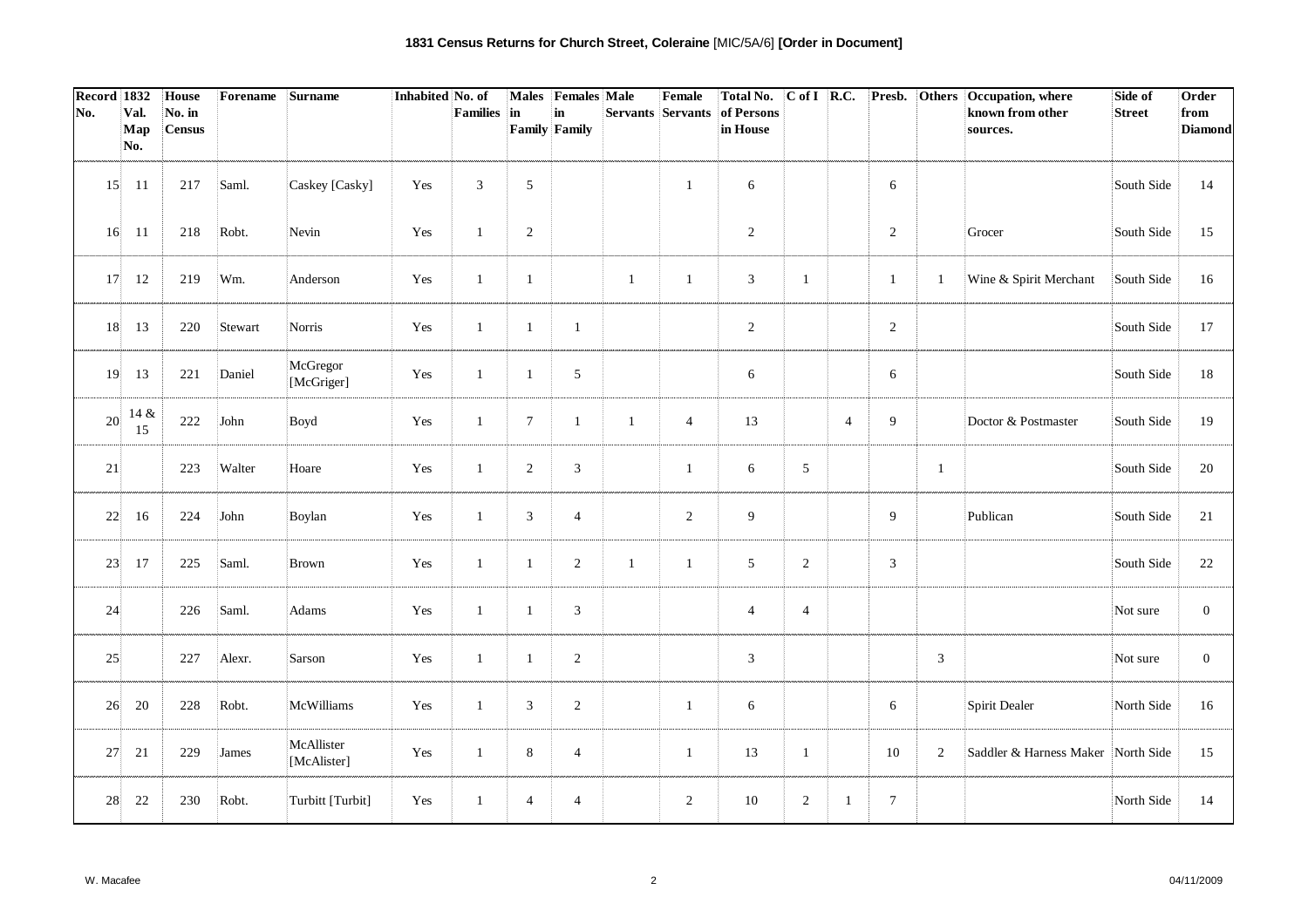| Record 1832     |            | House         | Forename | Surname     | Inhabited No. of |              |                | Males Females Male   |                   | Female         | <b>Total No.</b> | $C$ of I R.C.   |    |                |                | Presb. Others Occupation, where         | Side of                | Order          |
|-----------------|------------|---------------|----------|-------------|------------------|--------------|----------------|----------------------|-------------------|----------------|------------------|-----------------|----|----------------|----------------|-----------------------------------------|------------------------|----------------|
| No.             | Val.       | No. in        |          |             |                  | Families     | in             | $\mathbf{in}$        | Servants Servants |                | of Persons       |                 |    |                |                | known from other                        | <b>Street</b>          | from           |
|                 | Map<br>No. | <b>Census</b> |          |             |                  |              |                | <b>Family Family</b> |                   |                | in House         |                 |    |                |                | sources.                                |                        | <b>Diamond</b> |
|                 |            |               |          |             |                  |              |                |                      |                   |                |                  |                 |    |                |                |                                         |                        |                |
| 29              | 23         | 231           | Robt.    | Thompson    | Yes              | $\mathbf{1}$ | 3              |                      |                   | $\mathbf{1}$   | $\overline{4}$   |                 |    | $\overline{4}$ |                | Linen Bleacher, Draper &<br>Haberdasher | North Side             | 13             |
| 30 <sup>1</sup> | 24         | 232           | James    | Curry       | Yes              | $\mathbf{1}$ | $\overline{2}$ | $\sqrt{2}$           |                   | $\mathbf{1}$   | 5                |                 |    | 5              |                | Grocer                                  | North Side             | 12             |
| 31              | 25         | 233           | Robt.    | Acheson     | Yes              | $\mathbf{1}$ | $\mathbf{1}$   | $\mathbf{1}$         |                   | -1             | 3                |                 |    | 3              |                | Publican                                | North Side             | 11             |
| 32              | 26         | 234           | Kitty    | Robb        | Yes              | $\mathbf{1}$ |                | $\mathfrak{Z}$       | $\mathbf{1}$      | $\overline{2}$ | 6                |                 |    | 6              |                |                                         | North Side             | 10             |
| 33              |            | 235           | Andrew   | Wade [Waid] | Yes              | $\mathbf{1}$ | $\overline{4}$ | $\mathbf{1}$         |                   | $\mathbf{1}$   | 6                |                 |    | 6              |                |                                         | North Side             | 9              |
| 34              |            | 236           | Andrew   | Wade [Waid] | $\rm No$         |              |                |                      |                   |                | $\boldsymbol{0}$ |                 |    |                |                |                                         | North Side             | 8              |
| 35              | 29         | 237           | Wm.      | Donaldson   | Yes              | $\mathbf{1}$ | $\mathbf{1}$   | $\sqrt{2}$           |                   | $\mathbf{1}$   | $\overline{4}$   |                 |    | $\mathbf{3}$   | $\overline{1}$ | Grocer & Black Soap<br>Maker            | North Side             | $\tau$         |
| 36              | 30         | 238           | George   | Carson      | Yes              | 1            | $\overline{4}$ | $\mathbf{1}$         | $\mathbf{1}$      | $\mathbf{1}$   | $\tau$           |                 |    | -1             | 6              | Doctor                                  | North Side             | 6              |
| 37              | 31         | 239           | James    | Walker      | Yes              | $\mathbf{1}$ | $\mathbf{1}$   |                      |                   | $\mathbf{1}$   | 2                |                 |    | $\overline{c}$ |                | Grocer                                  | North Side             | 5              |
| 38              | 32         | 240           | John     | Hamilton    | Yes              | $\mathbf{1}$ | 3              | 5                    | $\mathbf{1}$      | $\mathbf{1}$   | 10               |                 | -1 | 9              |                | Draper & Haberdasher                    | North Side             | $\overline{4}$ |
| 39              | 33         | 241           | Abraham  | Fulton      | Yes              | $\mathbf{1}$ | $\mathbf{1}$   | $\sqrt{2}$           |                   |                | 3                |                 |    | 3              |                | Haberdasher                             | North Side             | 3              |
| 40              | 34         | 242           | Thos.    | Burleigh    | Yes              | $\mathbf{1}$ | 5              | $\mathfrak{Z}$       |                   | $\mathbf{1}$   | 9                |                 | 9  |                |                | Baker                                   | North Side             | $\overline{2}$ |
| 41              |            | 243           |          |             | $\rm No$         |              |                |                      |                   |                | $\boldsymbol{0}$ |                 |    |                |                |                                         | North Side             | $\mathbf{1}$   |
| 42              |            | 244           | Wm.      | McCann      | Yes              | -1           | 3              | $\overline{4}$       |                   |                | $7\phantom{.0}$  | $7\phantom{.0}$ |    |                |                |                                         | Could be in<br>Diamond | $\mathbf{0}$   |